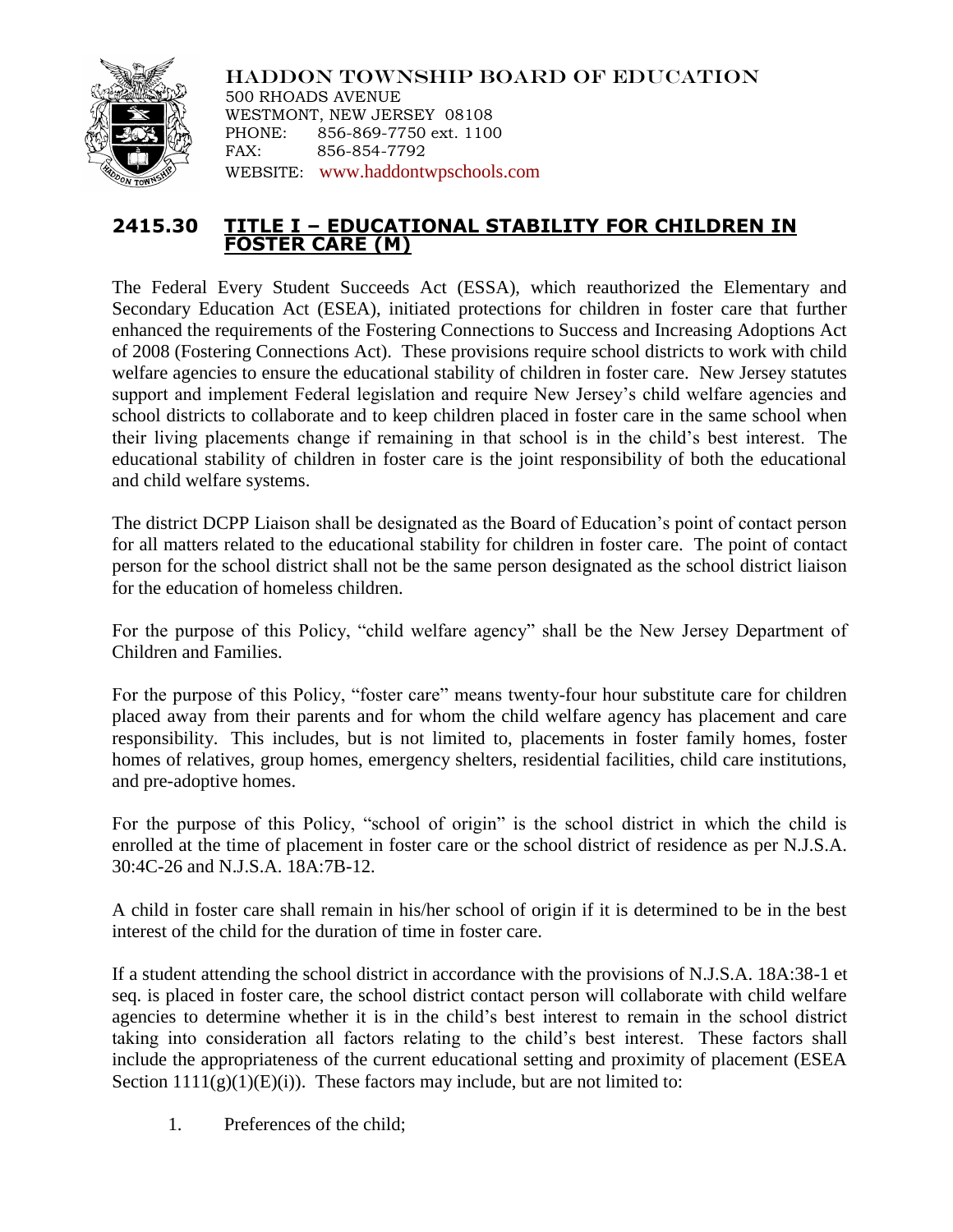- 2. Preferences of the child's parent(s) or educational decision maker(s);
- 3. The child's attachment to the school, including meaningful relationships with staff and peers;
- 4. The proximity of the resource family home to the child's present school;
- 5. The age and grade level of the child as it relates to the other best-interest factors;
- 6. The needs of the child, including social adjustment and well-being;
- 7. The child's performance, continuity of education, and engagement in the school the child presently attends;
- 8. The child's special education programming if the child is classified;
- 9. The point of time in the school year;
- 10. The child's permanency goal and likelihood of reunification;
- 11. The anticipated duration of the placement;
- 12. Placement of the child's sibling(s);
- 13. Influence of the school climate on the child, including safety;
- 14. The availability and quality of the services in the school to meet the child's educational and socioemotional needs;
- 15. History of school transfers and how they have impacted the child;
- 16. How the length of the commute would impact the child, based on the child's developmental stage;
- 17. Whether the child is a student with a disability under the Individuals with Disabilities Act (IDEA) who is receiving special education and related services or a student with a disability under Section 504 who is receiving special education or related aids and services and, if so, the availability of those required services in a school other than the school of origin; and
- 18. Whether the child is an English language learner (ELL) and is receiving language services, and, if so, the availability of those required services in a school other than the school of origin, consistent with Title VI and the Equal Educational Opportunities Act of 1974 (EEOA).

The school district's point of contact person will discuss these factors and will make every effort to gather meaningful input and participation from the relevant parties, including appropriate school personnel, in the best-interest determination.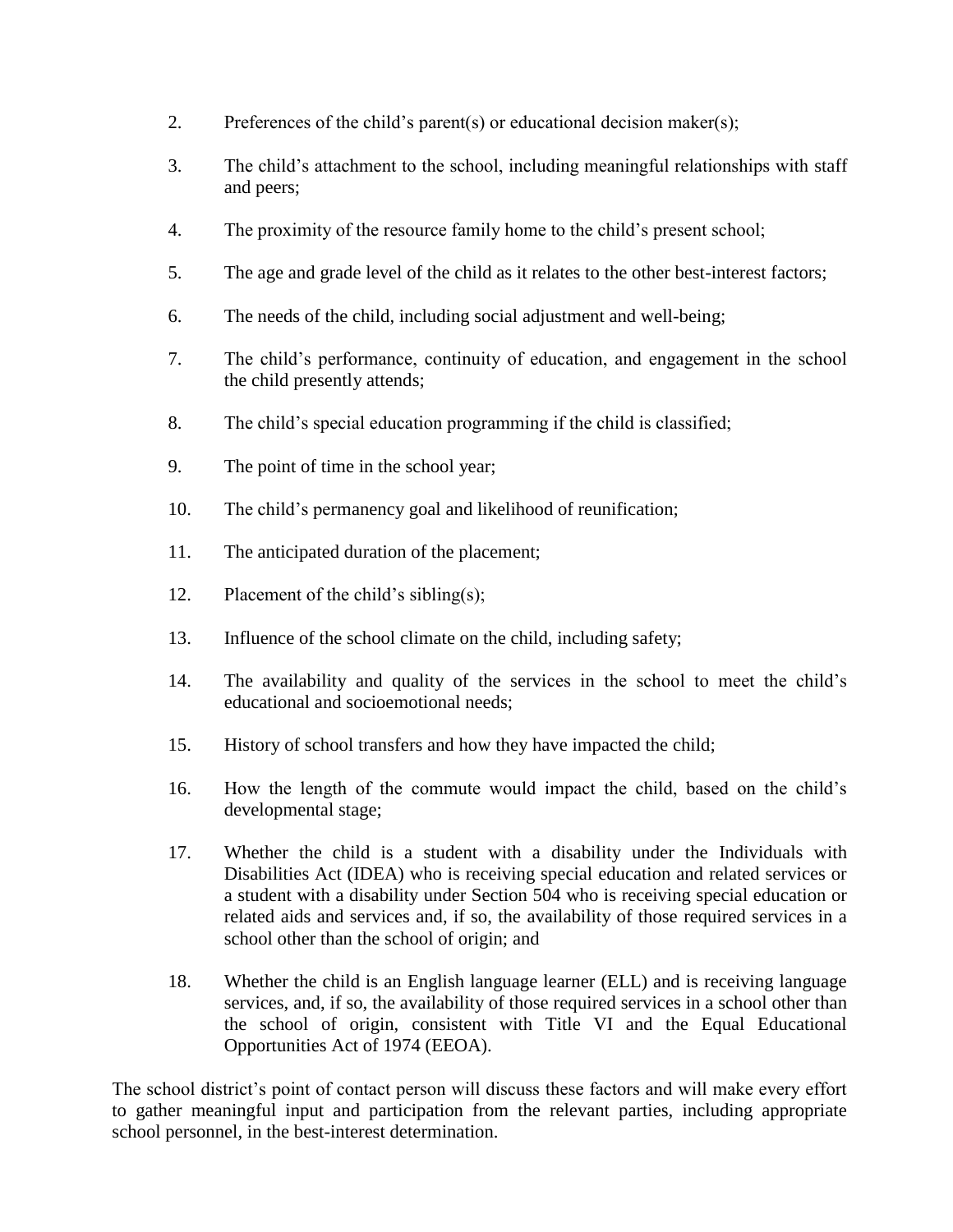Eligible students with disabilities retain their right to receive a free appropriate public education in the least restrictive environment. When making a best-interest determination regarding the educational placement of a student with a disability under IDEA and Section 504, the Board must ensure that all required special education and related services are provided in the least restrictive placement where the child's unique needs, as described in the student's Individualized Education Program (IEP) or Section 504 Plan, can be met. The school district will identify and assess all potential ELL students and provide all ELL students, including ELL students in foster care, with a language assistance program that is educationally sound and proven successful. When a bestinterest determination is made for an ELL student in foster care, the Board of Education will comply with its obligations under Title VI and the EEOA.

To the extent feasible, a child shall remain in his/her school of origin until a final best-interest determination is made. The child welfare agency will notify the school district of origin of the child's school placement after collaboration with the Board of Education's point of contact person and after the child's best-interest determination has been made. If a change of school is recommended by the child welfare agency, the new school shall immediately contact the school of origin to obtain relevant academic and other records of the foster care child. The financial responsibility for the payment of tuition for a foster care child placed outside the school district of origin and attending school outside the school district of origin shall be determined by the Commissioner of Education in accordance with N.J.S.A. 18A:7B-12 – Determination of District of Residence.

A foster care child who has been placed in this district and exits foster care during the school year will not be permitted to continue in this school district for the remainder of the school year.

In the event there is a disagreement regarding school placement for a child in foster care, the school district will comply with the legal requirements for resolving the dispute. A parent can appeal a best-interest determination whenever the child changes schools.

Children placed in foster care outside the school district of origin, attending a school in that district, will be provided transportation to and from school in accordance with N.J.A.C. 6A:27-6.1 et seq. and the Transportation Policy of that district. The district of origin is financially responsible for transportation costs to and from school.

Children placed in foster care outside the school district of origin, but remaining in a school within the school district of origin, shall receive transportation to and from school on a "costefficient" manner and in accordance with Section 475(4)(A) of the Social Security Act for the duration of the time the child is in foster care. The district of origin is financially responsible for transportation costs to and from school.

The cost of transportation shall not be considered when determining the best interest of the child.

Section 475(4)(A) of the Social Security Act provides guidance on "cost-effective" transportation as it relates to the cost of reasonable travel for foster care children placed outside the school district of origin to their school of origin indicating: the child may be dropped off at a bus stop just within the school district of origin to be transported to a school in the district of origin; the school district may offer a public transportation option; the foster care parents or other families may be willing to drive the child to school in the school district of origin; the school district may